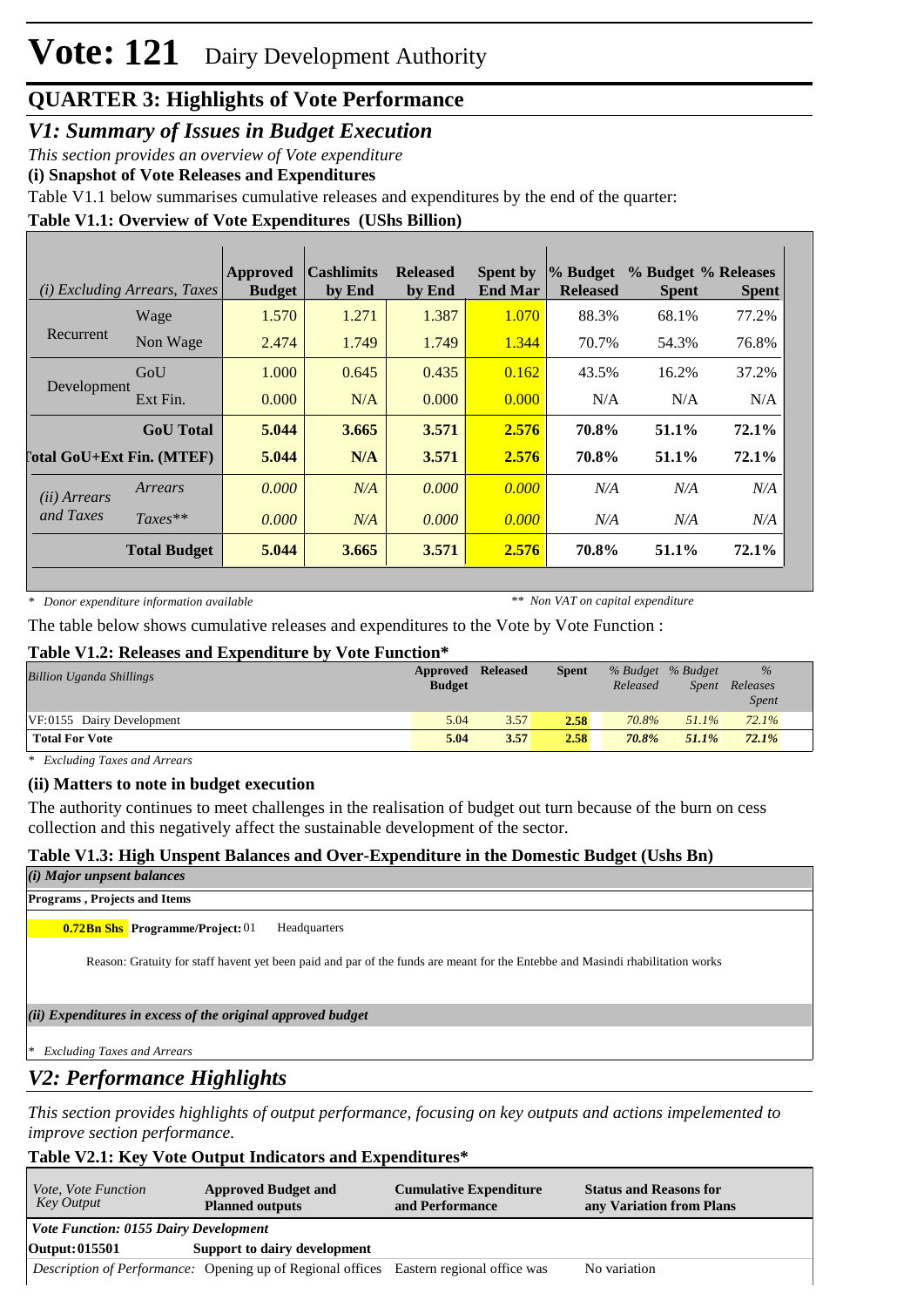# **QUARTER 3: Highlights of Vote Performance**

| Vote, Vote Function<br><b>Key Output</b>                                                                    | <b>Cumulative Expenditure</b><br><b>Approved Budget and</b><br><b>Planned outputs</b><br>and Performance                                                                                                                           |                                                                                                                                                                                                                                                                                                                                                                                                                                                                                                                                                                                                                                                                                                                           | <b>Status and Reasons for</b><br>any Variation from Plans                                                                                                                                                                 |
|-------------------------------------------------------------------------------------------------------------|------------------------------------------------------------------------------------------------------------------------------------------------------------------------------------------------------------------------------------|---------------------------------------------------------------------------------------------------------------------------------------------------------------------------------------------------------------------------------------------------------------------------------------------------------------------------------------------------------------------------------------------------------------------------------------------------------------------------------------------------------------------------------------------------------------------------------------------------------------------------------------------------------------------------------------------------------------------------|---------------------------------------------------------------------------------------------------------------------------------------------------------------------------------------------------------------------------|
|                                                                                                             | in Northern and Eastern region,<br>implementation of the approved<br>staff structure, strengthen<br>monitoring and evaluation<br>public awareness and visibility<br>enhanced.                                                      | opened and it is currenly<br>operational however it needs to<br>be strengthened by opening up<br>of a laboratory and posting<br>more staff.                                                                                                                                                                                                                                                                                                                                                                                                                                                                                                                                                                               |                                                                                                                                                                                                                           |
| <b>Output Cost:</b>                                                                                         | UShs Bn:<br>2.902                                                                                                                                                                                                                  | UShs Bn:<br>1.830                                                                                                                                                                                                                                                                                                                                                                                                                                                                                                                                                                                                                                                                                                         | % Budget Spent:<br>63.1%                                                                                                                                                                                                  |
| <b>Output: 015502</b>                                                                                       | Promotion of dairy production and marketing                                                                                                                                                                                        |                                                                                                                                                                                                                                                                                                                                                                                                                                                                                                                                                                                                                                                                                                                           |                                                                                                                                                                                                                           |
| Description of Performance:                                                                                 | Training farmers on various<br>aspects along the value chain,<br>procurement and distribution of<br>food grade materials to farmers,<br>civil works on DDA house                                                                   | 1432 farmers were trained in<br>hygienic milk production and<br>testing, hay making, group<br>dynamics, dry season feeding<br>breeding technologies, good<br>dairy farming practices in<br>Bukedea, Ngora, Rakai, Isingiro<br>Ntungamo, Mbarara, Sheema,<br>Kyegegwa, Lyantonde, Sironko,<br>Bududa, Kasese.                                                                                                                                                                                                                                                                                                                                                                                                              | Assorted Equipments have<br>already been procured awaiting<br>delivery by 15th of April by<br>Snowman U Ltd                                                                                                               |
| Performance Indicators:                                                                                     |                                                                                                                                                                                                                                    |                                                                                                                                                                                                                                                                                                                                                                                                                                                                                                                                                                                                                                                                                                                           |                                                                                                                                                                                                                           |
| No. of milk cold chain<br>infrastructure refurbished                                                        |                                                                                                                                                                                                                                    | $\boldsymbol{0}$                                                                                                                                                                                                                                                                                                                                                                                                                                                                                                                                                                                                                                                                                                          |                                                                                                                                                                                                                           |
| No. of dairy stakeholders<br>trained                                                                        |                                                                                                                                                                                                                                    | 1666                                                                                                                                                                                                                                                                                                                                                                                                                                                                                                                                                                                                                                                                                                                      |                                                                                                                                                                                                                           |
| No. of assorted milk<br>handling equipment<br>procured and distributed                                      |                                                                                                                                                                                                                                    | $\boldsymbol{0}$                                                                                                                                                                                                                                                                                                                                                                                                                                                                                                                                                                                                                                                                                                          |                                                                                                                                                                                                                           |
| <b>Output Cost:</b>                                                                                         | UShs Bn:<br>0.922                                                                                                                                                                                                                  | UShs Bn:<br>0.373                                                                                                                                                                                                                                                                                                                                                                                                                                                                                                                                                                                                                                                                                                         | % Budget Spent:<br>40.4%                                                                                                                                                                                                  |
| Output: 015503                                                                                              | <b>Quality assurance and regulation</b>                                                                                                                                                                                            |                                                                                                                                                                                                                                                                                                                                                                                                                                                                                                                                                                                                                                                                                                                           |                                                                                                                                                                                                                           |
| Description of Performance:                                                                                 | Inspection and registration of<br>dairy equipments and<br>stakeholders (Importers,<br>Exporters) Enforcement of dairy Lyantonde, Kiruhura,<br>quality standards and<br>accreditation of the dairy<br>national laboratory at Lugogo | A total of 1342 dairy<br>premises/equipment were<br>inspected in Mbarara,<br>Ntungamo, Rukungiri,<br>Kanungu, Mpigi, Gomba,<br>Sembabule, Masaka, Kayunga,<br>Buikwe, Mukono, Mpigi,<br>Gomba, Sembabule,<br>Bukomansimbi, Masaka, Ibanda,<br>Kabale, Kyegegwa, Kabarole,<br>Bundibugyo, Ntoroko,<br>Kyenjojo, Mubende, Kibaale,<br>Kyankwanzi, Kiboga, Kisoro,<br>Jinja, Iganga, Bugiri, Kamuli,<br>Kaliro, Kampala, Wakiso,<br>Buyenje, Luuka, Mayuge,<br>Namayingo, Mbale, Soroti,<br>Ngora, Kumi, Bukedea, Serere,<br>Busia, Tororo, Butaleja, Pallisa,<br>Budaka, Namatumba,<br>Rukungiri, Luwero, Nakaseke,<br>Nakasongola, Amolatar,<br>Mityana and Lukaya.<br>881 dairy premises were<br>licensed and registered. | More quality assurance<br>exercises was conducted in the<br>quarter because of it being a dry<br>sseason there were issues of<br>adulterating milk with water<br>hence more on spot testing and<br>enforcement exercises. |
| Performance Indicators:                                                                                     |                                                                                                                                                                                                                                    |                                                                                                                                                                                                                                                                                                                                                                                                                                                                                                                                                                                                                                                                                                                           |                                                                                                                                                                                                                           |
| No. of quality assurance<br>exercises undertaken                                                            |                                                                                                                                                                                                                                    | 195                                                                                                                                                                                                                                                                                                                                                                                                                                                                                                                                                                                                                                                                                                                       |                                                                                                                                                                                                                           |
| No. of milk and milk product<br>samples analyzed against the<br>micro-biological and<br>chemical parameters |                                                                                                                                                                                                                                    | 1575                                                                                                                                                                                                                                                                                                                                                                                                                                                                                                                                                                                                                                                                                                                      |                                                                                                                                                                                                                           |
| No. of dairy                                                                                                |                                                                                                                                                                                                                                    | 895                                                                                                                                                                                                                                                                                                                                                                                                                                                                                                                                                                                                                                                                                                                       |                                                                                                                                                                                                                           |
| premises/equipment licensed<br><b>Output Cost:</b>                                                          | UShs Bn:<br>0.752                                                                                                                                                                                                                  | UShs Bn:<br>0.337                                                                                                                                                                                                                                                                                                                                                                                                                                                                                                                                                                                                                                                                                                         | 44.8%<br>% Budget Spent:                                                                                                                                                                                                  |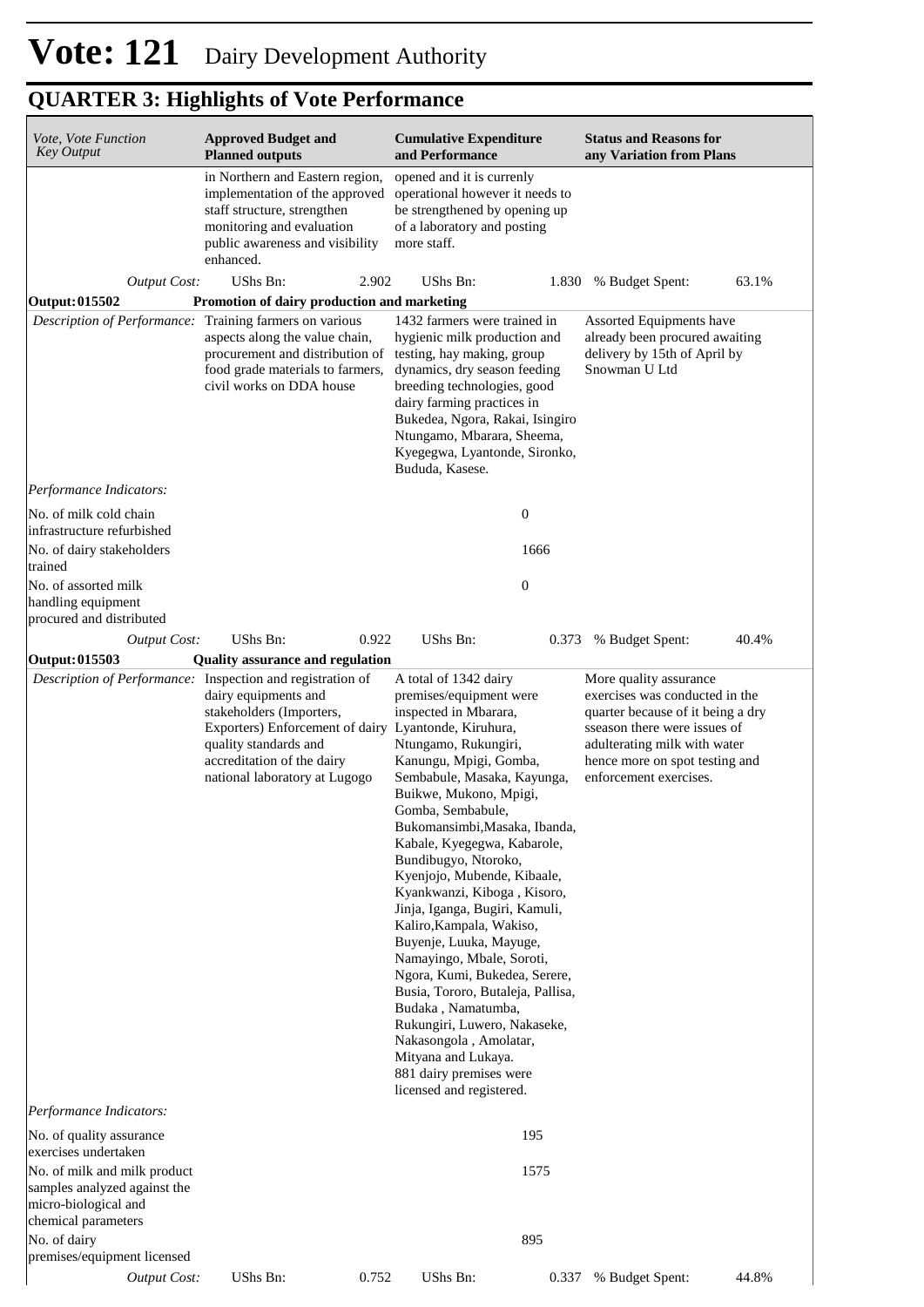# **QUARTER 3: Highlights of Vote Performance**

| <i>Vote, Vote Function</i><br>Key Output | <b>Approved Budget and</b><br><b>Planned outputs</b> | <b>Cumulative Expenditure</b><br>and Performance | <b>Status and Reasons for</b><br>any Variation from Plans |       |
|------------------------------------------|------------------------------------------------------|--------------------------------------------------|-----------------------------------------------------------|-------|
| <b>Vote Function Cost</b>                | UShs Bn:                                             | $5.044$ UShs Bn:                                 | 2.576 % Budget Spent:                                     | 51.1% |
| <b>Cost of Vote Services:</b>            | UShs $B_n$ :                                         | 5.044 <i>UShs Bn</i> :                           | $2.576$ % Budget Spent:                                   | 51.1% |

*\* Excluding Taxes and Arrears*

in the current quarter the autority will focus on fast tracking the achievement of the two key performance indicators of refablishment of the milk cold chian infrustructure and procurement and distribution of the assorted milk handling equipments which by June will be complete, other KPIs will be consolidated to have maximum returns.

#### **Table V2.2: Implementing Actions to Improve Vote Performance**

| <b>Planned Actions:</b>                                                                                                                                                                                                                                        | <b>Actual Actions:</b>                                                                                                                                                                                                                              | <b>Reasons for Variation</b>                                |
|----------------------------------------------------------------------------------------------------------------------------------------------------------------------------------------------------------------------------------------------------------------|-----------------------------------------------------------------------------------------------------------------------------------------------------------------------------------------------------------------------------------------------------|-------------------------------------------------------------|
| Vote: 121 Dairy Development Authority                                                                                                                                                                                                                          |                                                                                                                                                                                                                                                     |                                                             |
| Vote Function: 01 55 Dairy Development                                                                                                                                                                                                                         |                                                                                                                                                                                                                                                     |                                                             |
| Opening up of regional offices in all the<br>regions and having all filed staff based at<br>their regions, phase out raw milk trading<br>beginning with Kampala and later roll it<br>out to the entire country, reviving the<br>Entebbe dairy training school. | <b>Easter regional office continues to</b><br>operate with its operating spaning to<br>Karamoja region, major focus of the<br>regional office is to develop the sector<br>and well as regulate and ensure the<br>quality of the milk being produced | other regional offices will be opened in a<br>phased manner |

### *V3: Details of Releases and Expenditure*

*This section provides a comprehensive summary of the outputs delivered by the Vote and further details of Vote expenditures by Vote Function and Expenditure Item.*

#### **Table V3.1: GoU Releases and Expenditure by Output\***

| <b>Billion Uganda Shillings</b>                                 | Approved<br><b>Budget</b> | <b>Released</b> | <b>Spent</b> | $%$ GoU<br><b>Budget</b> | $%$ GoU<br><b>Budget</b> | $%$ GoU<br>Releases |  |
|-----------------------------------------------------------------|---------------------------|-----------------|--------------|--------------------------|--------------------------|---------------------|--|
|                                                                 |                           |                 |              | Released                 | <i>Spent</i>             | <i>Spent</i>        |  |
| VF:0155 Dairy Development                                       | 5.04                      | 3.57            | 2.58         | 70.8%                    | 51.1%                    | 72.1%               |  |
| Class: Outputs Provided                                         | 4.58                      | 3.29            | 2.54         | 71.9%                    | 55.5%                    | 77.2%               |  |
| 015501 Support to dairy development                             | 2.90                      | 2.26            | 1.83         | 78.0%                    | 63.1%                    | 80.9%               |  |
| 015502 Promotion of dairy production and marketing              | 0.92                      | 0.58            | 0.37         | 62.8%                    | 40.4%                    | 64.3%               |  |
| 015503 Ouality assurance and regulation                         | 0.75                      | 0.45            | 0.34         | 59.4%                    | 44.8%                    | 75.4%               |  |
| Class: Capital Purchases                                        | 0.47                      | 0.28            | 0.04         | 60.4%                    | 7.8%                     | 12.9%               |  |
| 015572 Government Buildings and Administrative Infrastructure   | 0.27                      | 0.16            | 0.01         | 60.4%                    | 2.8%                     | 4.6%                |  |
| 015576 Purchase of Office and ICT Equipment, including Software | 0.01                      | 0.01            | 0.00         | 60.4%                    | 43.7%                    | 72.4%               |  |
| 015577 Purchase of Specialised Machinery & Equipment            | 0.14                      | 0.09            | 0.02         | 60.4%                    | $17.2\%$                 | 28.4%               |  |
| 015579 Acquisition of Other Capital Assets                      | 0.05                      | 0.03            | 0.00         | 60.7%                    | $0.0\%$                  | $0.0\%$             |  |
| <b>Total For Vote</b>                                           | 5.04                      | 3.57            | 2.58         | 70.8%                    | 51.1%                    | 72.1%               |  |

*\* Excluding Taxes and Arrears*

#### **Table V3.2: 2015/16 GoU Expenditure by Item**

| <b>Billion Uganda Shillings</b>                           | Approved<br><b>Budget</b> | <b>Releases</b> | Expend-<br>iture | % Budged<br><b>Released</b> | % Budget<br><b>Spent</b> | %Releases<br><b>Spent</b> |
|-----------------------------------------------------------|---------------------------|-----------------|------------------|-----------------------------|--------------------------|---------------------------|
| <b>Output Class: Outputs Provided</b>                     | 4.58                      | 3.29            | 2.54             | 71.9%                       | 55.5%                    | 77.2%                     |
| 211102 Contract Staff Salaries (Incl. Casuals, Temporary) | 1.85                      | 1.39            | 1.07             | 75.0%                       | 57.9%                    | 77.2%                     |
| 211103 Allowances                                         | 0.13                      | 0.12            | 0.11             | 87.3%                       | 83.6%                    | 95.8%                     |
| 212101 Social Security Contributions                      | 0.18                      | 0.14            | 0.13             | 75.0%                       | 70.7%                    | 94.3%                     |
| 213001 Medical expenses (To employees)                    | 0.09                      | 0.07            | 0.07             | 75.3%                       | 75.3%                    | 100.0%                    |
| 213004 Gratuity Expenses                                  | 0.52                      | 0.39            | 0.30             | 74.6%                       | 56.3%                    | 75.5%                     |
| 221001 Advertising and Public Relations                   | 0.04                      | 0.03            | 0.02             | 61.8%                       | 58.9%                    | 95.4%                     |
| 221002 Workshops and Seminars                             | 0.03                      | 0.02            | 0.02             | 48.8%                       | 50.4%                    | 103.3%                    |
| 221003 Staff Training                                     | 0.01                      | 0.01            | 0.00             | 89.3%                       | 27.6%                    | 30.9%                     |
| 221004 Recruitment Expenses                               | 0.01                      | 0.01            | 0.00             | 100.0%                      | 20.8%                    | 20.8%                     |
| 221005 Hire of Venue (chairs, projector, etc)             | 0.01                      | 0.01            | 0.01             | 69.6%                       | 55.6%                    | 79.9%                     |
| 221007 Books, Periodicals & Newspapers                    | 0.01                      | 0.01            | 0.00             | 80.4%                       | 48.1%                    | 59.8%                     |
| 221009 Welfare and Entertainment                          | 0.13                      | 0.08            | 0.08             | 58.9%                       | 60.4%                    | 102.6%                    |
| 221011 Printing, Stationery, Photocopying and Binding     | 0.05                      | 0.03            | 0.02             | 59.6%                       | 43.6%                    | 73.3%                     |
| 221012 Small Office Equipment                             | 0.00                      | 0.00            | 0.00             | 14.0%                       | $0.0\%$                  | 0.0%                      |
| 221016 IFMS Recurrent costs                               | 0.01                      | 0.00            | 0.00             | 89.3%                       | 67.5%                    | 75.6%                     |
| 221017 Subscriptions                                      | 0.05                      | 0.01            | 0.01             | 15.9%                       | 12.2%                    | 77.2%                     |